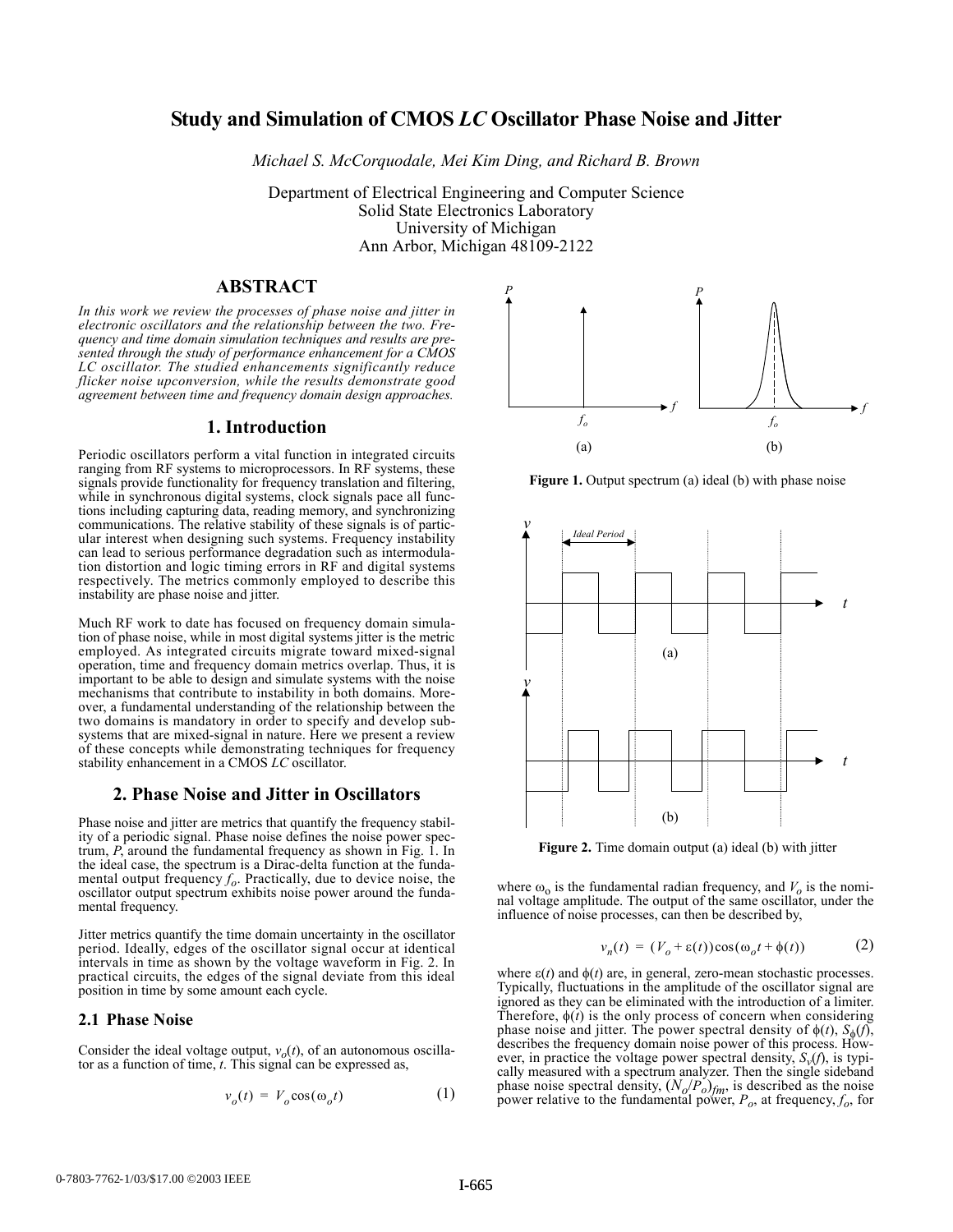some offset, *fm*.

$$
\left(\frac{N_o}{P_o}\right)_{fm} = \frac{S_v(f_c + f_m)}{P_o} \tag{3}
$$

In [1] it has been shown that the phase noise spectral density for an autonomous oscillator with white noise sources can be described by the Lorentzian function as follows,

$$
\left(\frac{N_o}{P_o}\right)_{fm} = \frac{1}{2} \frac{f_o^2 a}{\pi^2 f_o^4 a^2 + f_m^2}
$$
 (4)

where  $a$  is a constant. The corner frequency of this function is given by:

$$
f_{corner} = \pi a f_o^2 \tag{5}
$$

Using (4), in [2] it has been shown that  $S_{\phi}(f)$  can be related to the phase noise density at frequencies above  $f_{corner}^{\dagger}$  by,

$$
\left(\frac{N_o}{P_o}\right)_{fm} = \frac{af_o^2}{2f_m^2} = \frac{1}{2}S_{\phi}(f_m) \tag{6}
$$

It is imperative to note that throughout the derivation of this expression in [2], the noise process,  $\phi(t)$ , is assumed to be a white, zeromean, Gaussian process. Thus, device flicker noise is not considered. Although this function describes the behavior of phase noise well for offset frequencies where white of frequency phase noise is observed, it does not describe phase noise that arises from flicker noise sources.

In [3], an analytical model including flicker noise has been developed. Specifically, this model utilizes the Lorentzian function for the device white noise sources and the Gaussian function for the device flicker noise sources. The final spectral representation is found from the convolution of the two functions. The result is the Voight line profile for which there is no analytical expression and results must be obtained numerically.

#### **2.2 Jitter**

The three most commonly employed timing jitter metrics for autonomous oscillators include long-term, period, and cycle-to-cycle jitter. All three metrics quantify the uncertainty in the oscillator period. Consider  $v<sub>o</sub>(t)$  again and define the fundamental oscillation period as  $T = 2\pi/\omega_0$ . Next, consider the noisy signal,  $v_n(t)$ . Define the absolute instant in time of the *k*-th positive voltage transition of  $v_n(t)$  as  $t_k$  and the period of the *k*-th cycle as  $T_k$ . The expected value of the discrete random sequence  $T_k$  is  $E[T_k] = T$  and  $T_k = t_{k+1} - t_k$ .

The long-term, or *n*-cycle, jitter is defined as,

$$
J_n(k) = \sqrt{var(t_{k+n} - t_k)}\tag{7}
$$

This metric measures the variation of the signal edges across *n*cycles. The period jitter, *J*, is simply a specialized case of the longterm jitter, where  $n = 1$  as given by,

$$
J_1(k) = \sqrt{var(t_{k+1} - t_k)} = \sqrt{var(T_k)} = J \tag{8}
$$

and clearly *J* is simply the standard deviation of a single period.

Lastly, cycle-to-cycle jitter measures the variation between adjacent periods as given by,

$$
J_{cc}(k) = \sqrt{var(T_{k+1} - T_k)}
$$
(9)

It has been shown in [2] that if the oscillator exhibits simple accumulating jitter, then these metrics can be related by,

$$
J_n = \sqrt{n}J \tag{10}
$$

and,

$$
J_{cc} = \sqrt{2}J\tag{11}
$$

The period jitter is of most interest in the design of oscillators as it characterizes the short-term variation in each period from the mean. This metric is utilized in a variety of time domain specifications, including timing budgets for microprocessors. Moreover, the period jitter can be determined from the phase noise spectral density as will be shown next.

#### **2.3 Relationship Between Phase Noise and Jitter**

In [2] it has been shown that the period jitter, *J*, can be expressed as,

$$
J = \sqrt{aT} \tag{12}
$$

where *a* is the constant associated with the Lorentzian function given in (4). Using (6), it is trivial to show that,

$$
a = 2 \frac{f_m^2}{f_o^2} \left(\frac{N_o}{P_o}\right)_{fm}
$$
 (13)

and thus the single sideband phase noise spectral density can be related to the period jitter by the following expression:

$$
J = \sqrt{2 \frac{f_m^2}{f_{o}^3} \left(\frac{N_o}{P_o}\right)_{fm}}
$$
 (14)

However, this relationship has been derived in the absence of device flicker noise and thus all noise sources in the circuit are assumed to be white. Nevertheless, this expression is reasonably accurate for period jitter calculations as will be shown. The expression is employed by selecting a frequency at which the phase noise density is measured that is well above the corner frequency of the Lorentzian function (5) and well below  $f_o$ .

Expressions have been presented in previous work [4] to calculate long-term jitter in the presence of flicker noise. These expressions will not be addressed here as period jitter is of primary interest in this work.

# **3. Oscillator Topology and Design**

In this work we have designed and enhanced the differential crosscoupled CMOS *LC* oscillator, shown in Fig. 3 with  $f_0 = 1.865 \text{GHz}$ , in order to study the phase noise and jitter performance. The tank is modeled with parasitic components that were extracted from simulation of the inductor and capacitor structures. Specifically, the *LC*tank performance includes an inductor with a device *Q* of 17 and a capacitor with a device  $Q$  of 50. The unloaded tank  $\tilde{Q}$  is approximately 13. The configuration is a negative resistance cross-coupled differential pair. The design has been completed to realize a loop gain of at least 5 and a quiescent current that will allow the tank to maintain voltages on the edge of the current limited regime, as explained in [5]. The doubly balanced configuration was selected to promote waveform symmetry in the output signal, thus reducing the likelihood of the rising and falling edges being dissimilar. In [6], it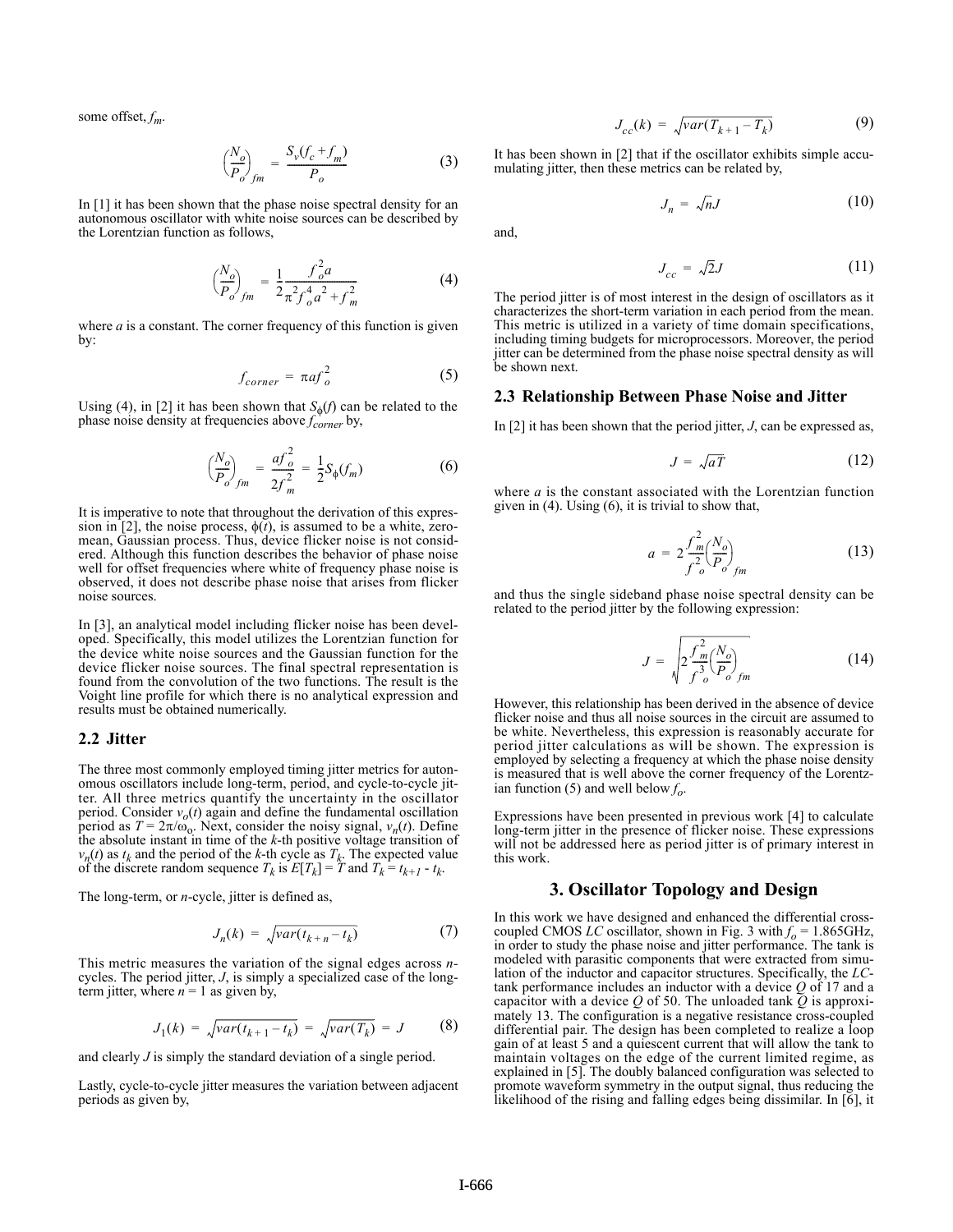

**Figure 3.** CMOS *LC* oscillator with noise reduction enhancements

has been shown that waveform symmetry can attenuate flicker noise upconversion from the tail current source. The circuit of Fig. 3 was designed using the *BSIM*3v3.2 RF noise parameters for the 0.18µm mixed-mode process available from *Taiwan Semiconductor Manufacturing Company*. Both flicker and thermal noise were modeled using the *BSIM* and *SPICE* noise models respectively.

# **4. Performance Enhancement Techniques**

The phase noise density expression for a generic *LC* oscillator is described by the classic Leeson model,

$$
L(f_m) = \frac{1}{8Q^2} \frac{FkT}{C} \left(\frac{f_o}{f_m}\right)^2
$$
 (15)

where  $F$  is the circuit noise factor,  $k$  is Boltzman's constant,  $T$  is temperature,  $C$  is the oscillator output power,  $Q$  is the tank quality factor,  $f_0$  is the oscillator fundamental frequency, and  $f_m$  is the frequency offset from the fundamental.

The most obvious performance enhancements for frequency stability include increasing the quality factor of the tank, increasing the output power, and reducing the noise factor. Much literature has been published on high *Q*-factor tanks, and optimization of this parameter is well worth the effort given the quadratic improvement in performance. Increasing the power is typically not desirable, so power is often a key constraint.

Improving the noise factor is another endeavor. The most significant contribution to phase noise and jitter in CMOS electronics is device flicker noise. Specifically, low frequency device flicker noise from the tail current source is modulated and upconverted around the oscillator fundamental frequency. In [7], the details of this process are described. Here we show improvement techniques that reduce the flicker noise upconversion from this source and improve the oscillator phase noise performance by elaborating on the techniques presented previously in [8].

# **4.1 PMOS vs. NMOS Tail Current Source**

PMOS devices exhibit a flicker noise power spectral density that is as much as 10 times less than comparable NMOS devices [8]. Choosing the tail current source to be PMOS as opposed to NMOS will realize gains of approximately 10dB in terms of phase noise performance. In addition to the device polarity change, the tail current transistor can be sized longer and wider in order to reduce flicker noise.

### **4.2 Stabilizing the Common Mode Point**

By stabilizing the common mode point around the tail current source, less flicker noise upconversion is introduced. We demonstrate this fact with two techniques. First, the common mode point can be stabilized by placing a capacitor across the tail current source. Second, using a cascode tail current source increases the output resistance of the bias network and stabilizes the common mode point.

# **4.3 Weak Inversion Tail Current Source**

By placing the tail current source device on the edge of weak inversion, as opposed to strong inversion, flicker noise is reduced. Previous work has shown flicker noise power to be a function of gate voltage, where the input referred noise power decreases with decreasing gate voltage [9]. This is likely related to an increase in gate oxide trap density with increased gate voltage. However, the *BSIM* noise model supports only flicker noise dependence on gate voltage and not oxide trap density dependence. This should be considered when examining results.

# **5. Simulation Environments and Results**

We have employed two CAD environments to perform phase noise and jitter simulations. In this work, we demonstrate these environments for each proposed enhancement incrementally and a comparison between the results from the two simulation domains is made.

We have utilized the *Cadence SpectreRF* environment to perform phase noise simulations. *SpectreRF* makes use of a periodic steadystate (PSS) analysis to determine the steady-state response of autonomous circuits. Once the PSS solution has been determined, the phase noise is computed through linearization of every time step in the period. Noise is accumulated from all sources, and over every time point as described in [10]. This environment supports nonlinear modeling of the noise processes, including flicker noise upconversion.

Results from the phase noise simulations are found in Fig. 4. Here we observe upconverted flicker noise close to the fundamental. The corner frequency is near 1MHz for the PMOS configurations. The NMOS configuration exhibits substantially more flicker noise upconversion and it is observed over a much wider bandwidth. A gain of over 10dB is achieved in the device polarity change from NMOS to PMOS. The other enhancements show gains from 1.7dB to 3.4dB each. The proposed enhancements show an overall improvement of almost 20dB as compared to the baseline configuration.